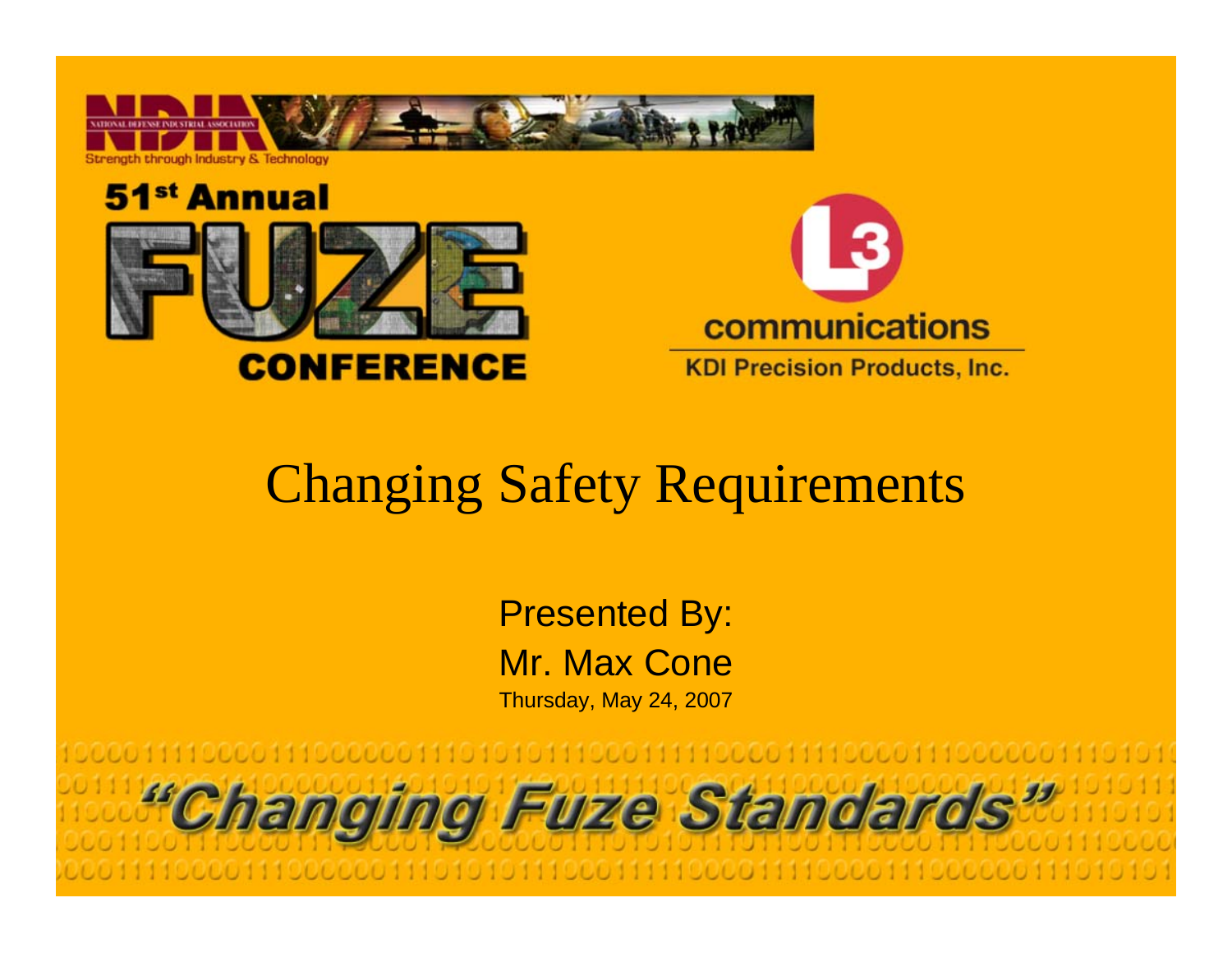

#### **Weapon Evolution**

• Modern Warfare is Not the Same as With Earlier Times



- Unintentional or Collateral Damage is No Longer Acceptable
- Weapon Systems Are Becoming More
	- –**Sophisticated**
	- –**Specialized**
- Fuzing Systems Must Adapt to New **Requirements**

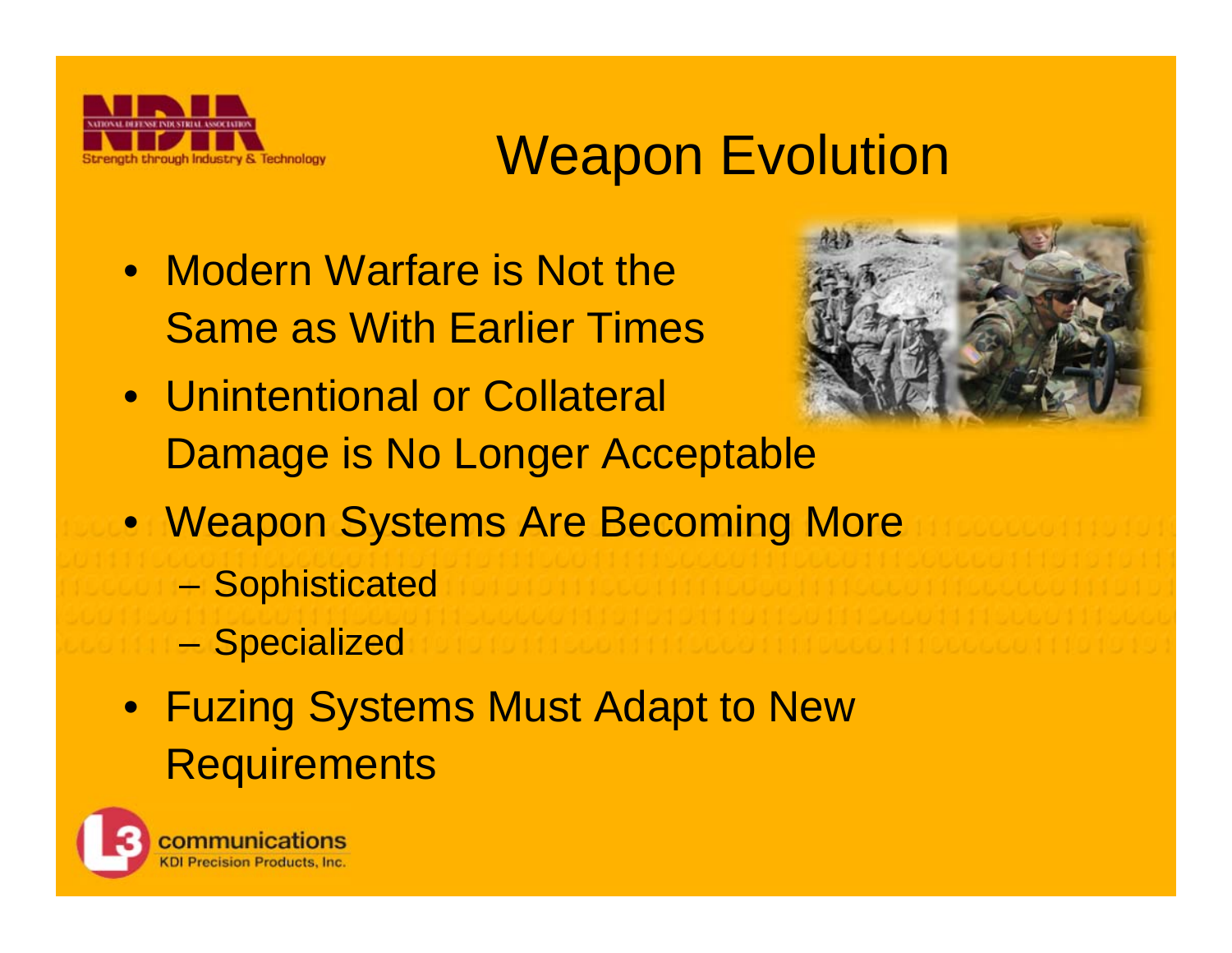



- Fuzing Systems Must Provide
	- **Flexibility**
	- Analytical Capability
	- –High Reliability
- Most of all, Fuzing Systems Must Provide the Necessary Safety

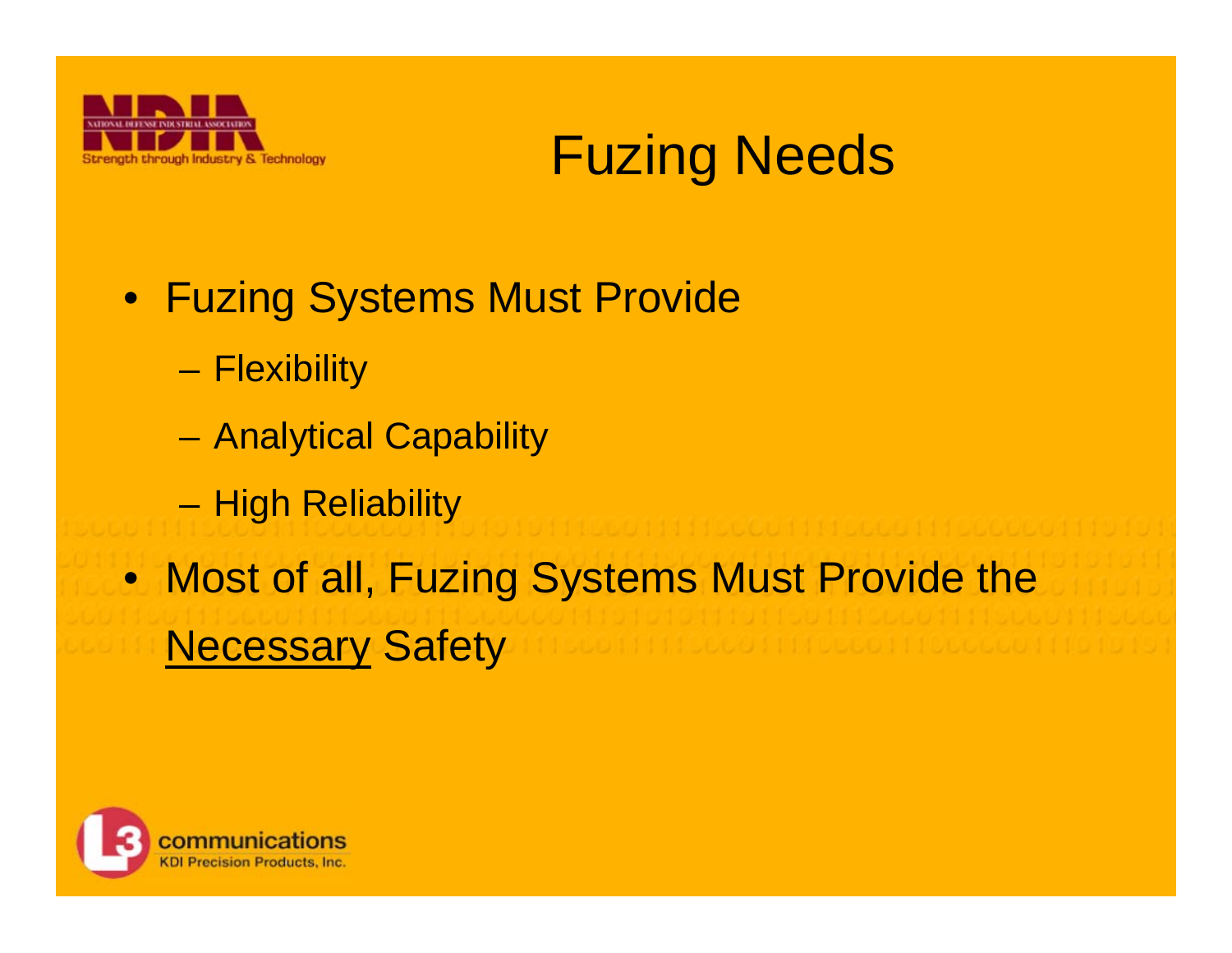

## Fuzing Design

- As Fuze Requirements Increase, the Use of Electronic Sensing of Launch Environments Becomes Necessary
- Availability of Launch Environments are Reduced in Many Systems
- Programmability Requirements Increase
- Fuze/Weapon System Interfaces Become More **Critical**
- Fuze Requirements Become Considerably More **Demanding**

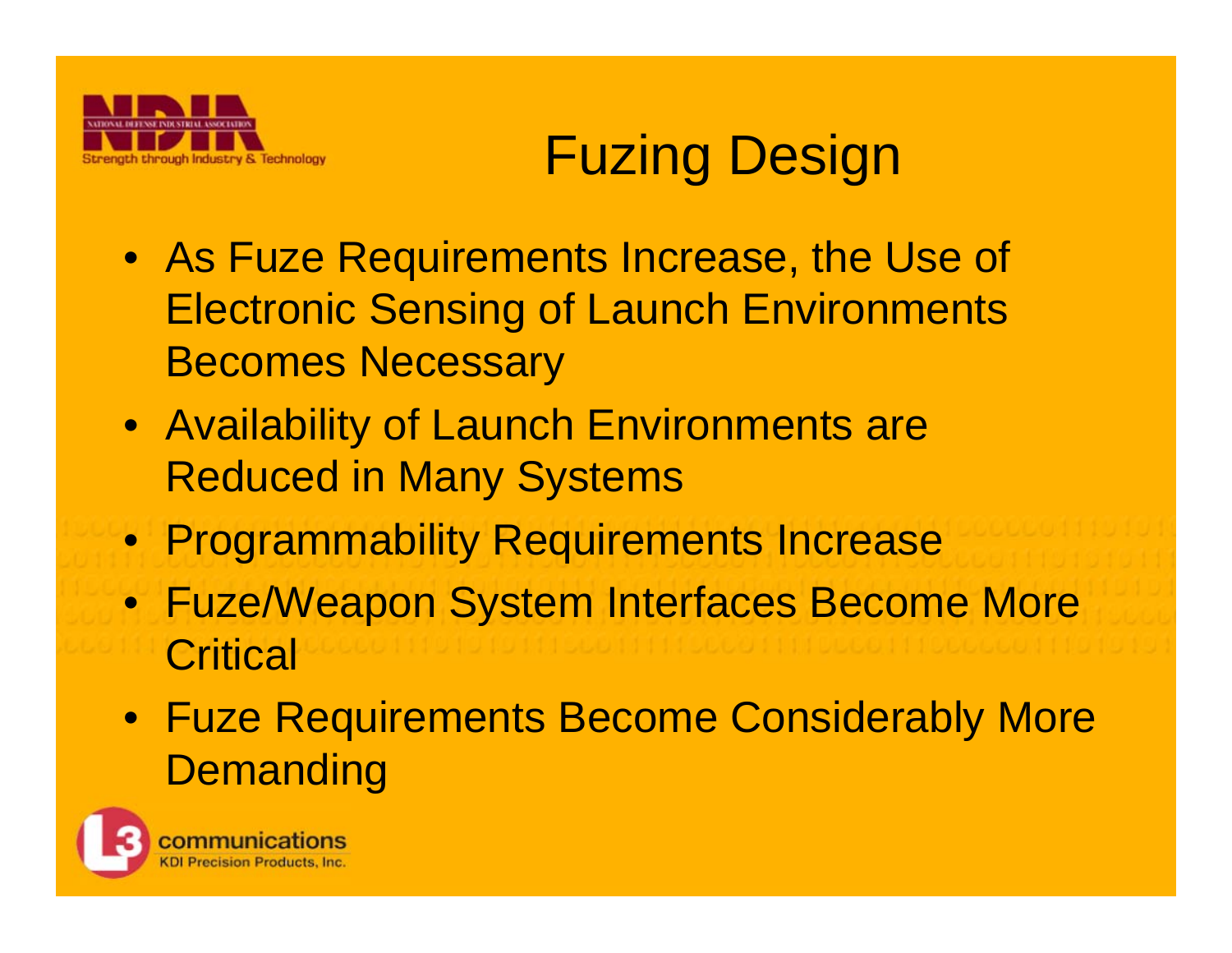

### In-Line Fuzing

- ESADs are Becoming the Answer to Many New Fuzing System Needs
- ESAD Electronic Sensors Can Monitor Events and **Environments**
- ESAD Electronics Can Verify That Environment Measurements are Within "Normal" Limits
- ESADs Can:
	- Monitor Events and Verify Their Sequencing and Timing
	- Respond to System Control Inputs
	- Can Respond to System Programming

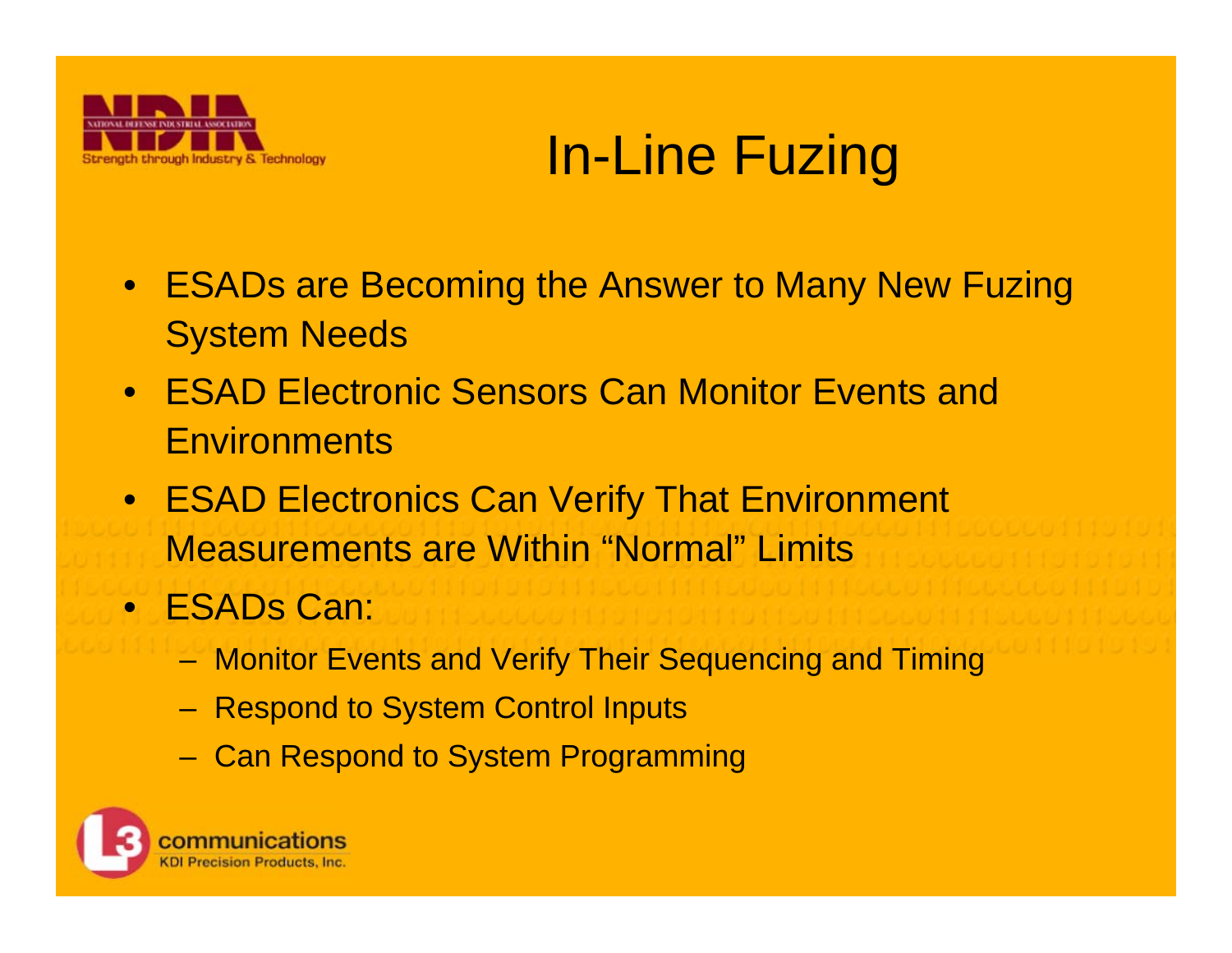

### Fuzing Requirements

- Fuzing Performance Requirements Need to Be Simplified to Provide Only the Necessary **Capability**
- Fuze Requirements Need to be a Part of Early System Design and Not an After-Thought
- Fuze Safety Requirements Should Only Specify the Safety Level Not How to Achieve It
- Personal Likes and Dislikes Should Not Define Fuze Safety Requirements

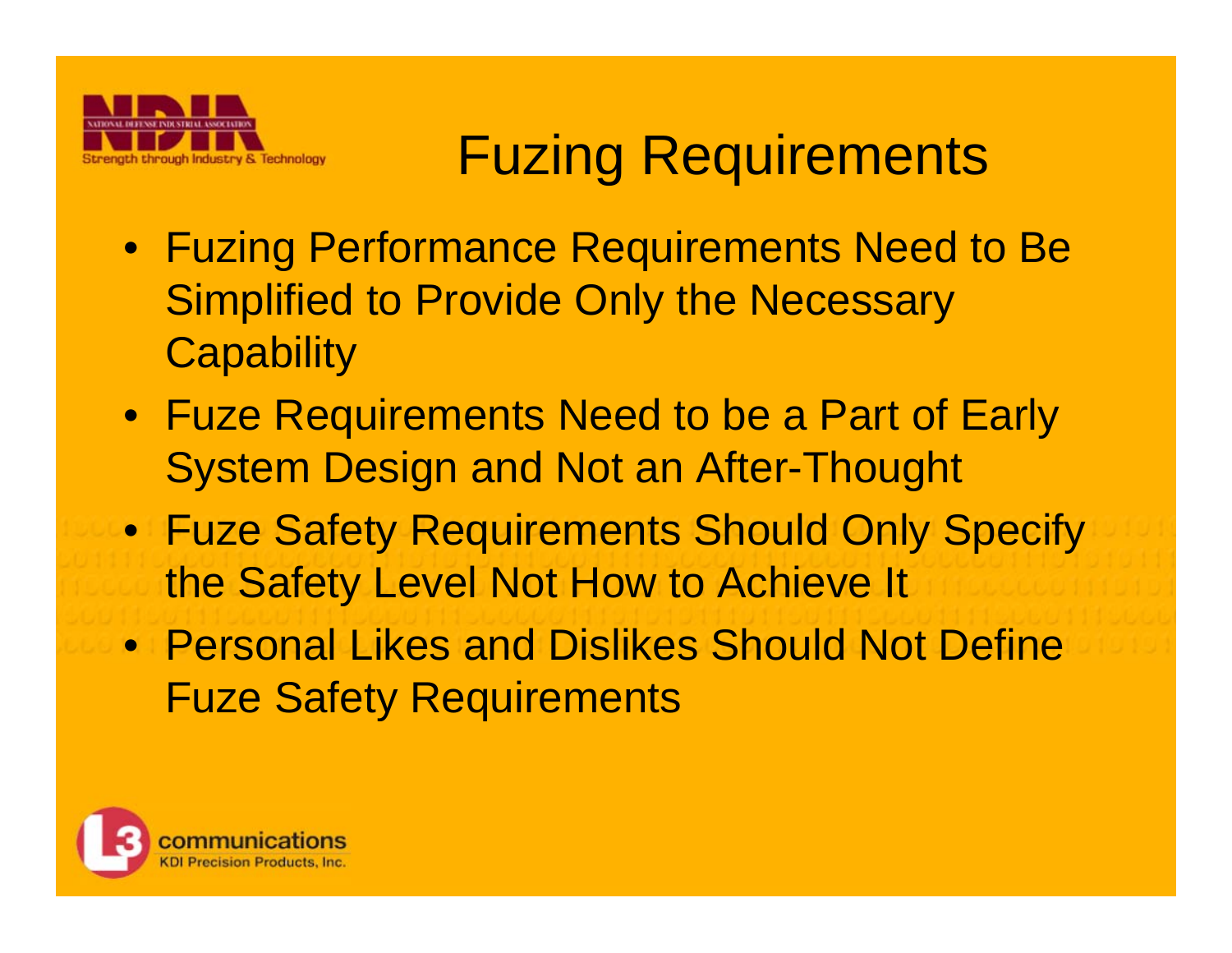

# Fuzing Requirements Cont'd

- All Safety Review Boards Should Work to the Same **Requirements**
- Changes to Safety Requirements During a Development, Should Not Be Imposed on "In Process" Developments
- Safety Requirements Should Be Enforced Uniformly
- Everyone Needs to Understand That Our Function is to Get Adequate Fuzes to the Weapon Systems That Support Our Troops
- All Involved Need to Understand the Cost and Schedule **Constraints**

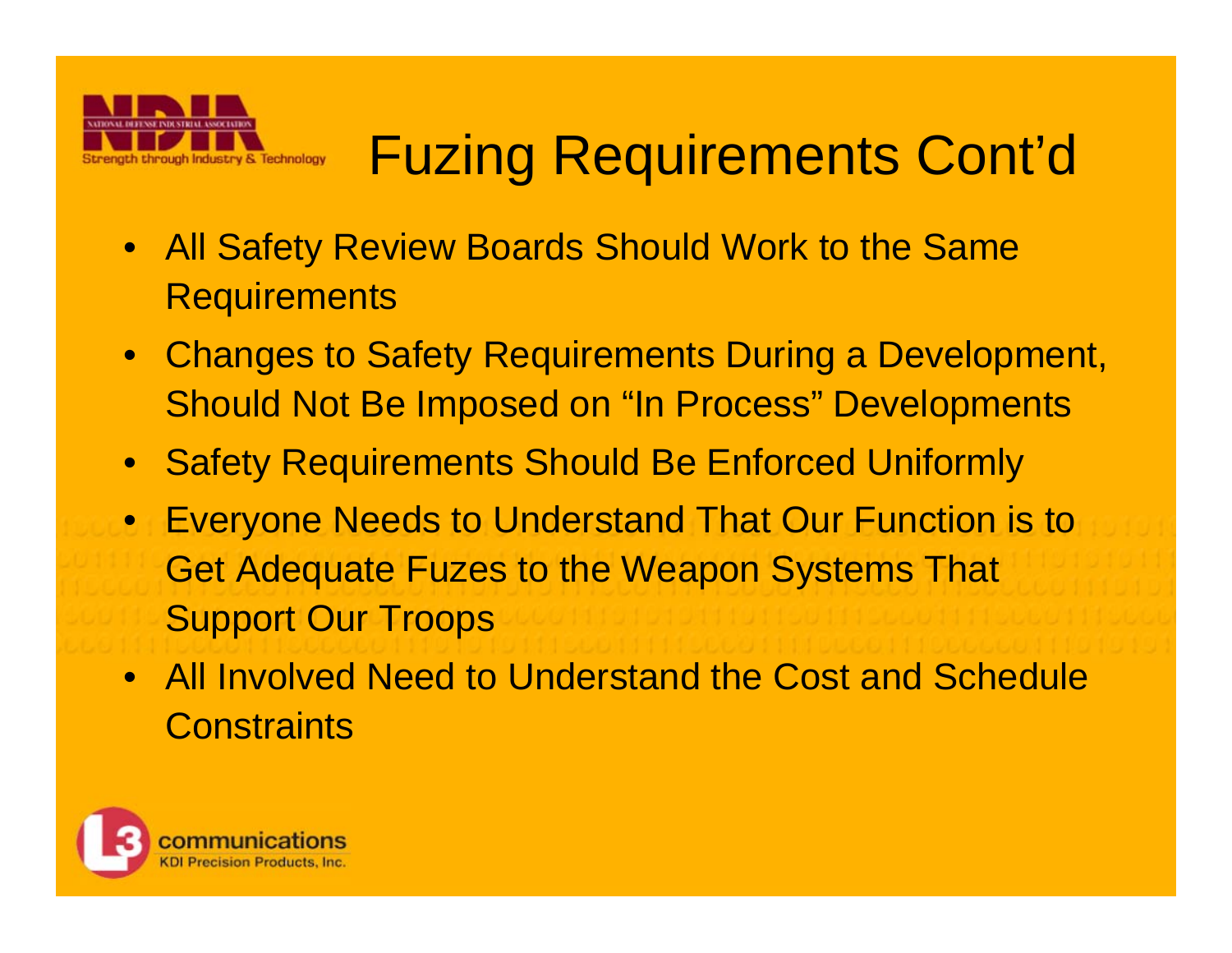

#### Fuzing Issues

- •Bomb Fuzes With Many Arm Times Selectable in Multiple Ways
- • Penetrating Fuzes With Large Numbers of Delay and Target Sensing **Options**
- • Bomb Fuzes With Delays Up To 24 Hours (Also Adds a Safety Compromise)
- $\bullet$ Application of Jolt and Jumble Environments to ESADs
- •Impact Detonation Delays of a Few Microseconds (Testing of Same)
- $\bullet$  Fuze Safety That Requires Up to Four Independent Arm Delay **Timers**
- $\bullet$ Elaborate Interface Requirements (i.e. Firewire)
- $\bullet$ 30 Minute Energy Bleed Time

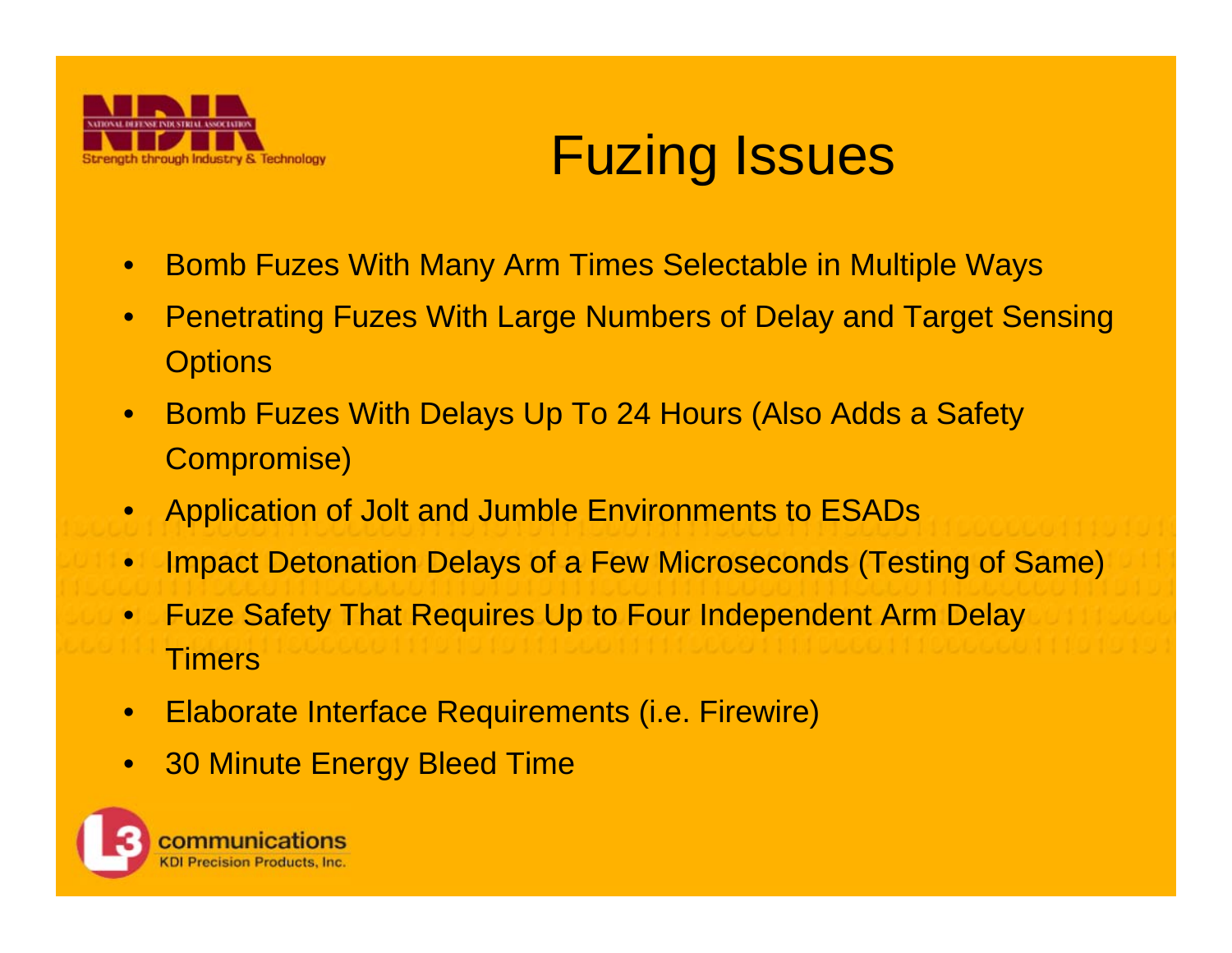

## Fuzing Issues Cont'd

- Verification of Safe/Arm Status in Unpowered State
- BIT Requirements
- $\bullet$ Satisfying of All Component Specifications
- FPGA/ASIC/Microprocessor Common Mode Failure **Requirements**
- Generalized Component Requirements (i.e. 400VAC Non Initiation of EFIs)
- Unnecessary EMI/ESD Requirements
- $\bullet$ UXO Versus Non-Hazardous Duds
- Dual Reset for all Complex Logic Devices

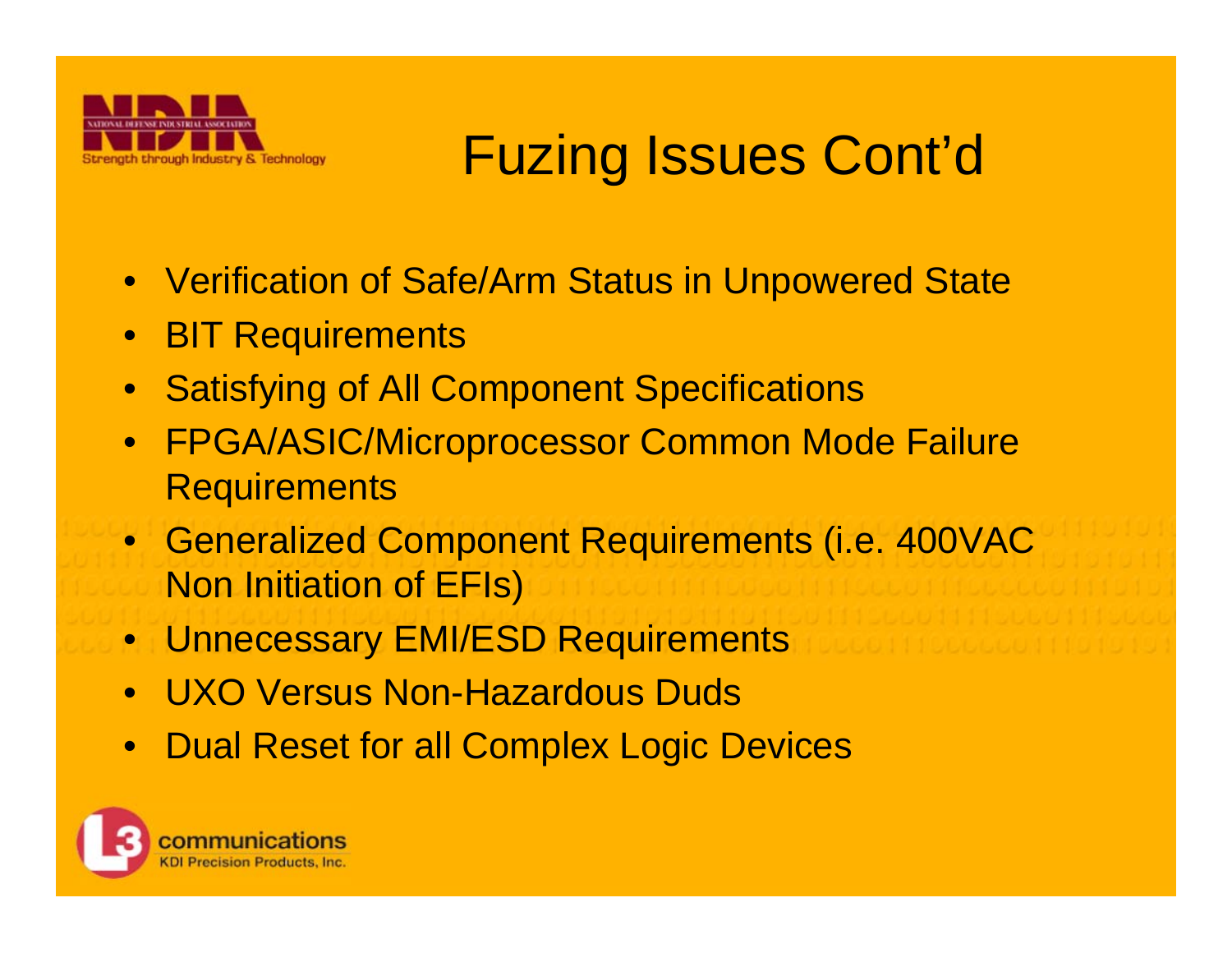

# We Need To Remember Our Mission!